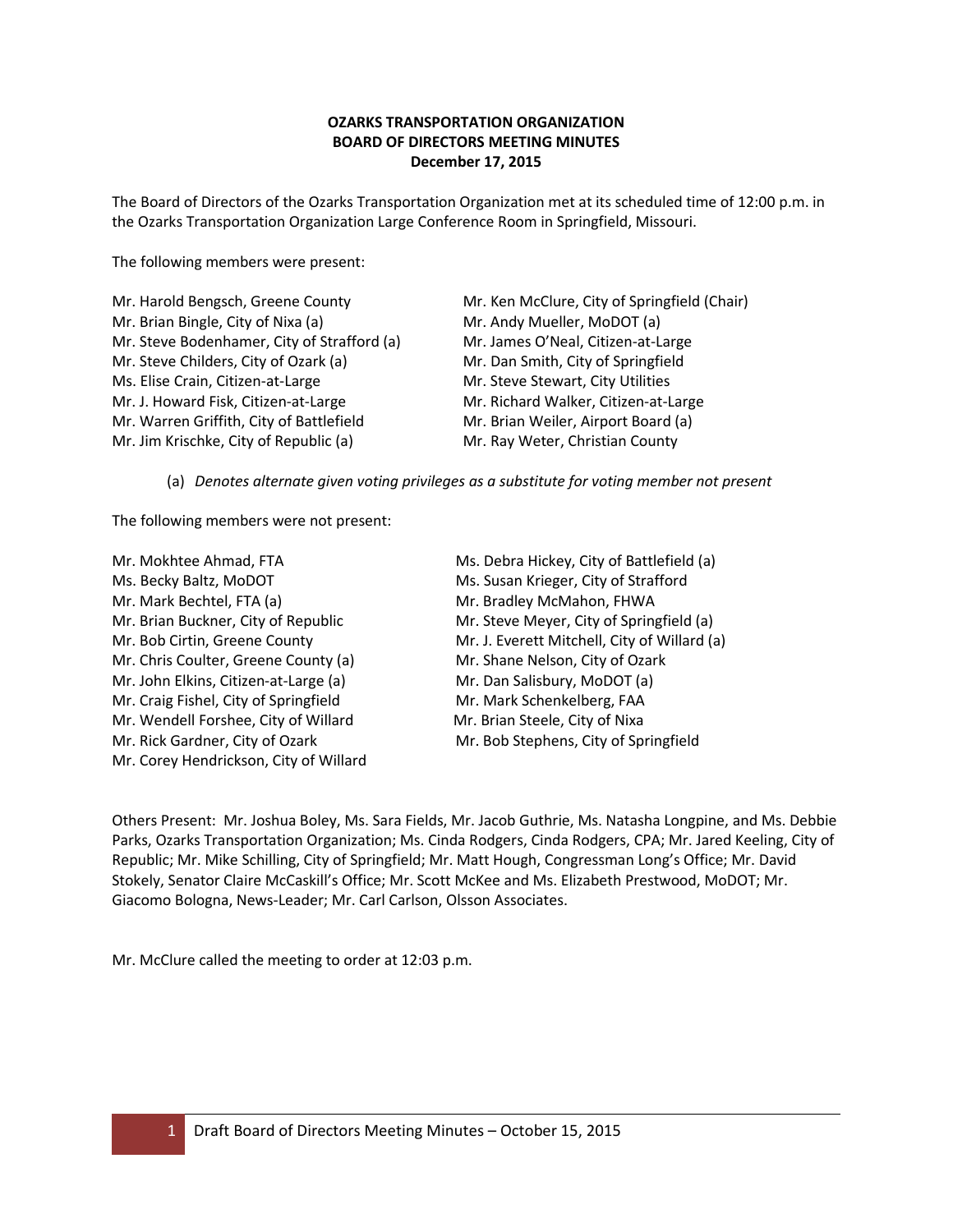### **I. Administration**

### **A. Introductions**

#### **B. Approval of Board of Directors Meeting Agenda**

Mr. Fisk made the motion to approve the Board of Directors December 17, 2015 meeting minutes. Ms. Crain seconded and the motion carried unanimously.

### C. **Approval of the October 15, 2015 Meeting Minutes**

Mr. Bengsch made the motion to approve the October 15, 2015 Board of Directors meeting minutes. Mr. Weiler seconded and the motion carried unanimously.

## **D. Public Comment Period**

None.

## **E. Executive Director's Report**

Ms. Fields stated that there was a handout on the new transportation bill. The funding tables were released for the STP-Urban funding. Staff extrapolated a little, using estimates to calculate OTO's STP-Urban allocation for the five-year life of the bill. It starts with a five percent increase and ends up with a fifteen percent increase by 2020. The other side of the page is funding by state, comparing FY15 and FY20. It starts at five percent to just under fifteen percent. It is good news as long as the State can match federal funds.

There are still Transportation Alternative Projects in the bill. The funding levels are not known yet. As soon as those are known, staff will let everyone know. It looks like Recreational Trails are funded in the new bill as well as County BRO and On-System Bridge money. The OTO organization will receive planning funds and that follows the same lines, five percent up to fifteen percent.

The bill contains something new. The bill gives Congress rescission authority in 2020. That means that any state that does not spend their funds by 2020, can have the funds rescinded. The sub allocated amounts through OTO cannot be rescinded. But the OTO funds still have to be spend in the same timeframes. Over the next month there should be more information coming on what that means for the state funding levels.

Staff has been working on the Long Range Transportation Plan and prioritizing projects. Prioritization criteria is being looked at and projects will be selected. The subcommittee will meet in January to look at it further. The Travel Sensing Units are up and running. The units are not running as well as they should be yet. It is unknown when the units will be fully functional. The units are having some technology issues, communicating with each other. It is hopeful that it will be fixed in the next couple weeks and reports will start to be produced.

Ms. Fields stated that the Highway and Transportation Commission was in town and she presented on the Battlefield Road/U.S. 65 Interchange project. The presentation highlighted how the OTO uses the Cost Sharing Program and how the region partners. It was also to talk about how much the region appreciates the Cost Share Program and how we hope that it will be reinstated. She has also been calling the jurisdictions to see what the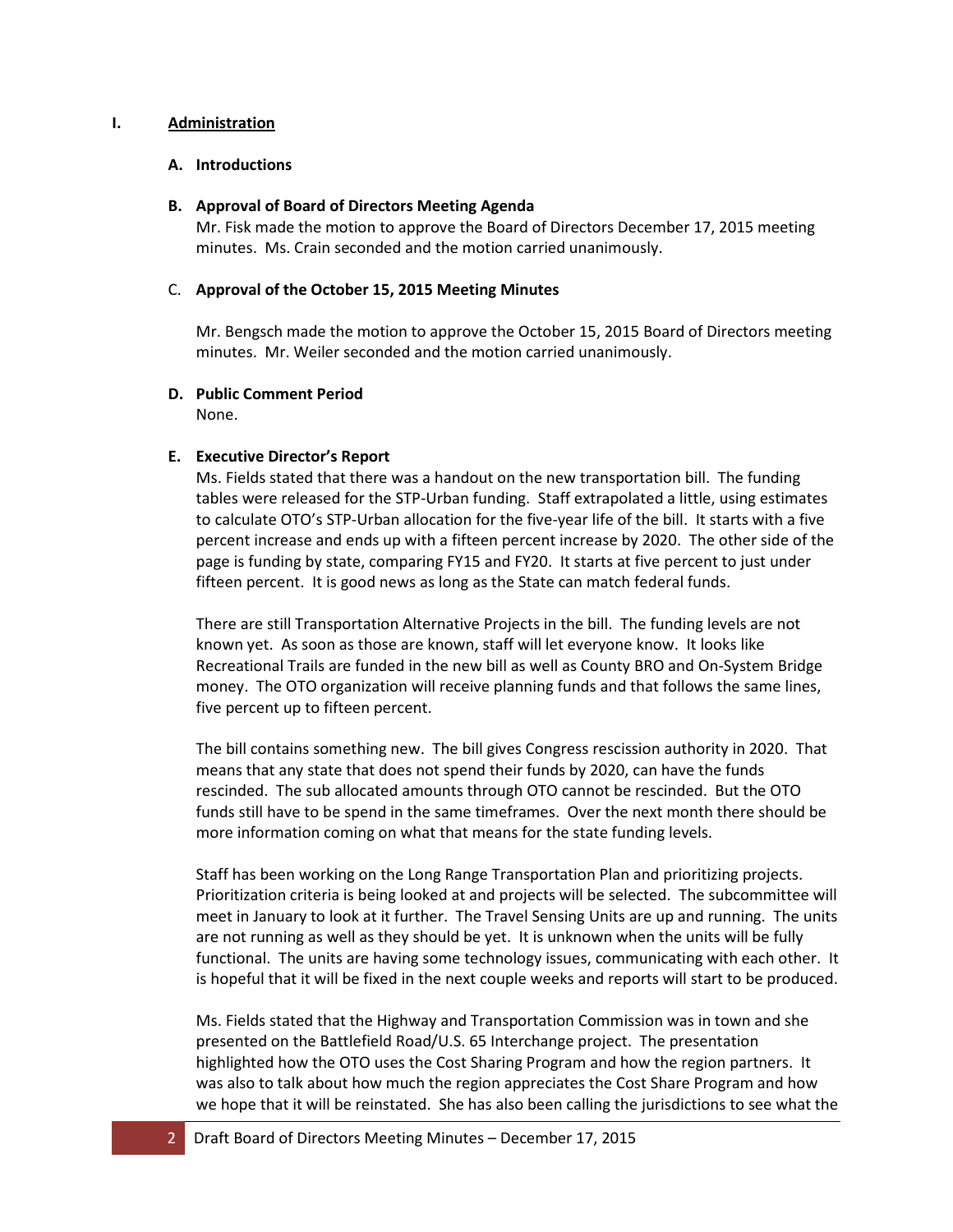small project priorities are. The OTO would like to be ready if there is a couple million in funds that come available and to know if communities could match the funds.

Mr. Weiler commented that Ms. Fields did a good job when the Commission was in town representing the region and thought she represented the OTO well.

## **F. MoDOT Update**

Mr. Mueller gave an update on a few impacts of the FAST Act to MoDOT. It allows the State to plan. The Act also requires that Missouri, North Carolina, and Virginia proceed with the pilot projects to toll an existing interstate. There is conditional approval right now to toll I-70. One of the states already has a project in motion and the other state has plans. The State of Missouri does not have a plan yet. Every year some other state has petitioned to get that authority since it was not used. It gives the State of Missouri a one-year extension.

A competitive grant program for large, predominately highway projects that benefit the national freight network, has been added to the bill. Ms. Fields stated that the minimum grant size is \$25 million. Mr. Mueller stated that with the new legislative session approaching, the priorities are somewhat the same but there are a few new priorities. Primary enforcement of the safety belt law is still a priority. MoDOT also supports a Texting Ban for Drivers of all ages. MoDOT is also supporting a Waterways Trust Fund, which would serve as a dedicated funding source of revenue dollars. He outlined the results of the MoDOT's Roads to Tomorrow Initiative and shared an idea proposed for a possible commercial motor vehicle platooning pilot. That was one of forty five tier three proposals that MoDOT has determined to have merit in regards to a solution for I-70.

Mr. Mueller mentioned that the federal funding level does not solve the State of Missouri's funding problem. There is still \$160 million in new state revenue needed to be added to the federal amount, to do all the things needed. There is another 2 cent fuel tax increase proposal introduced in the legislature. It does stay under the constitutional income limit. It would generate about \$80 million state wide. This would give MoDOT \$56 million and the \$24 million to counties and cities. It would generate about one-third of the money needed to generate additional funding that would bring back all the additional items that need to be done.

Mr. Bingle asked if the legislators needed to approve legislation to authorize more. Mr. Weter stated that last year's proposal increased by 2 cents for three years. Mr. Mueller stated that this proposal is for a flat 2 cents a gallon. He stated that the issue of federal match is not an issue anymore. The reason for that is the fact people are buying cars again. The State of Missouri was eight percent above projections. MoDOT revenue came in at four percent ahead of projections for the past year. That is predominately from sales taxes but it is also from additional fuel revenue.

#### **G. Legislative Reports**

Mr. Hough gave a couple updates on the FAST Act. He stated it was good to have a five-year bill to allow planning. There are some provisions to increase requirements for railroad safety. It gives the states more leeway to deal with hazardous material issues. There is also model in place for bus transportation funding. There are provisions in place to allow private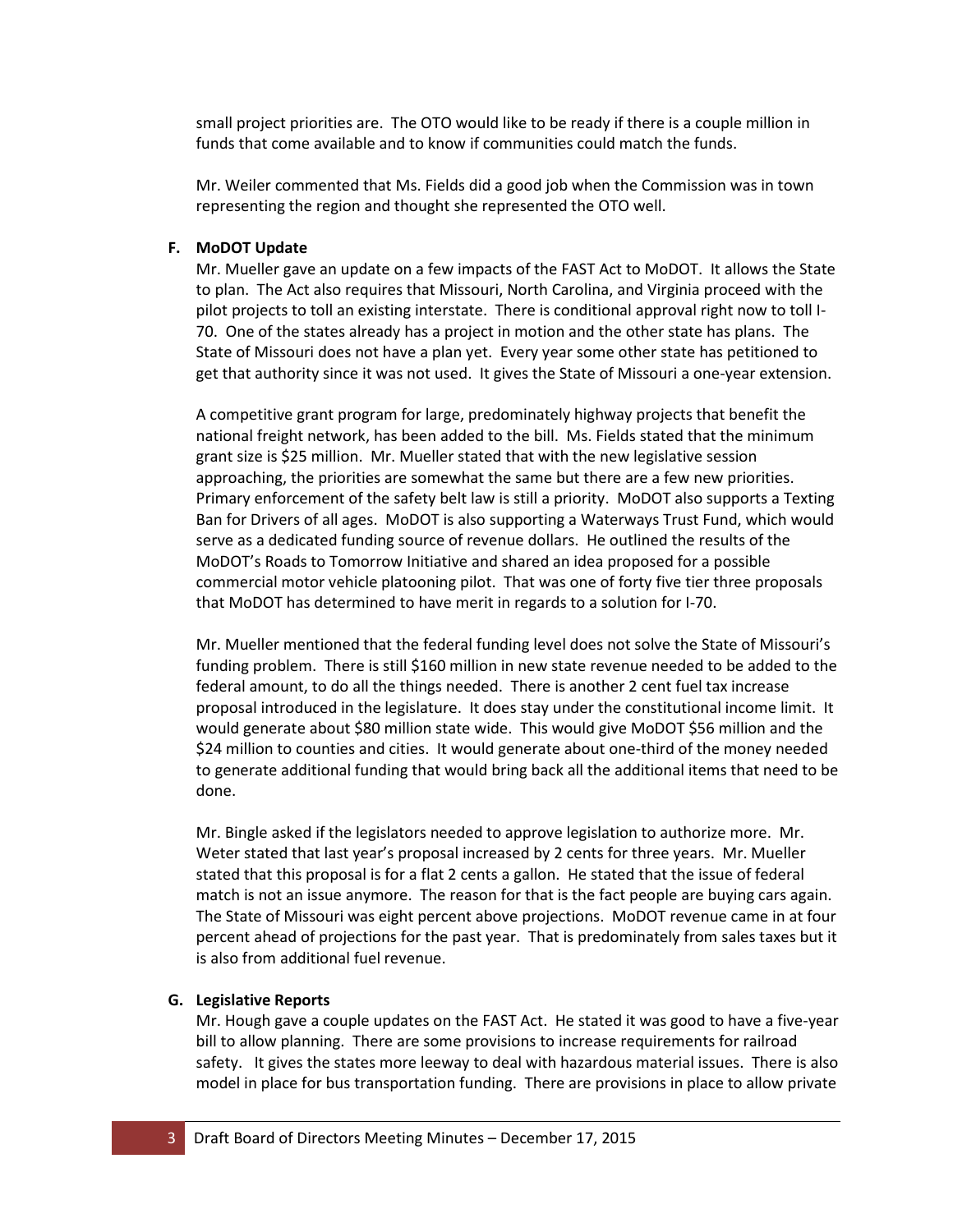investment in infrastructure. He gave a brief summary of the FAST Act and the OMNI Bus bill in Congress. The OMNI Bus bill proposal would keep EPA and IRS funding down.

Ms. Fields stated that when Mr. Blunt was in town he mentioned that Congress might not fund the EPA's action on the Waters of the US. Mr. Hough stated it holds the EPA back at 2008 levels and the agency is not able to reallocate funding or give additional funding for any new regulation or enforcement program. The Waters of the US might fall under the new programs.

#### **II. New Business**

### **A. Amendment Number Eight to the FY 2015-2018 TIP**

Ms. Longpine stated that this is Amendment Number Eight to the Transportation Improvement Program. There are a lot of new projects. MoDOT has eight proposed for scoping or resurfacing pavement rehabilitation. There are two projects looking at expressway intersection improvements and freeway ramp safety improvements. Those projects are open ended right now. The hope is that there will be a list that as more money comes available the money can be targeted to the list. The project for Route H Bridge, which is Glenstone, over South Dry Sac, is the last bad bridge in the OTO area. The City of Republic is removing the Planning Street Assessment. The City of Republic is still moving forward with the project, but will be using local funds. Item ten is the Section 5339 FTA funds to City Utilities, to purchase two para-transit buses. Mr. Weter inquired about the Route 14 resurfacing. He asked if the resurfacing would continue after the scoping project. Mr. Mueller stated that the \$2,000 is not a normal amount. Ms. Longpine stated that it is usually how the scoping shows up. Mr. Mueller stated it must be an engineering amount for research only. The project just keeps the route on the pavement plan which is a regular cycle, designed to keep the pavement in good condition.

Mr. Cirtin made the motion to approve Amendment Eight to the FY 2015-2018 Transportation Improvement Program. Mr. Weter seconded and the motion carried unanimously.

## **B. Annual Listing of Obligated Projects**

Ms. Longpine stated that this report is published each year after the conclusion of the TIP year, which runs October 1 through September 30. She gave a brief update on the Annual Listing of Obligated Projects.

Mr. Fisk made the motion to approve the Annual Listing of Obligated Projects and publish it by December 30, 2015. Ms. Crain seconded and the motion carried unanimously.

## **C. Federal Funds Balance Report**

Ms. Longpine stated that the Federal Funds Balance Report is prepared twice a year and covers the Surface Transportation Funding, which includes the STP-Urban, Bridge and Rehabilitation funds, Transportation Alternatives Program and the Small-Urban area. She gave a brief summary of the report. She stated that without the Cost Share Program statewide, it is up to each community to sponsor enough projects to keep the balance down.

Ms. Fields stated that both Kansas City and St. Louis have zero balances.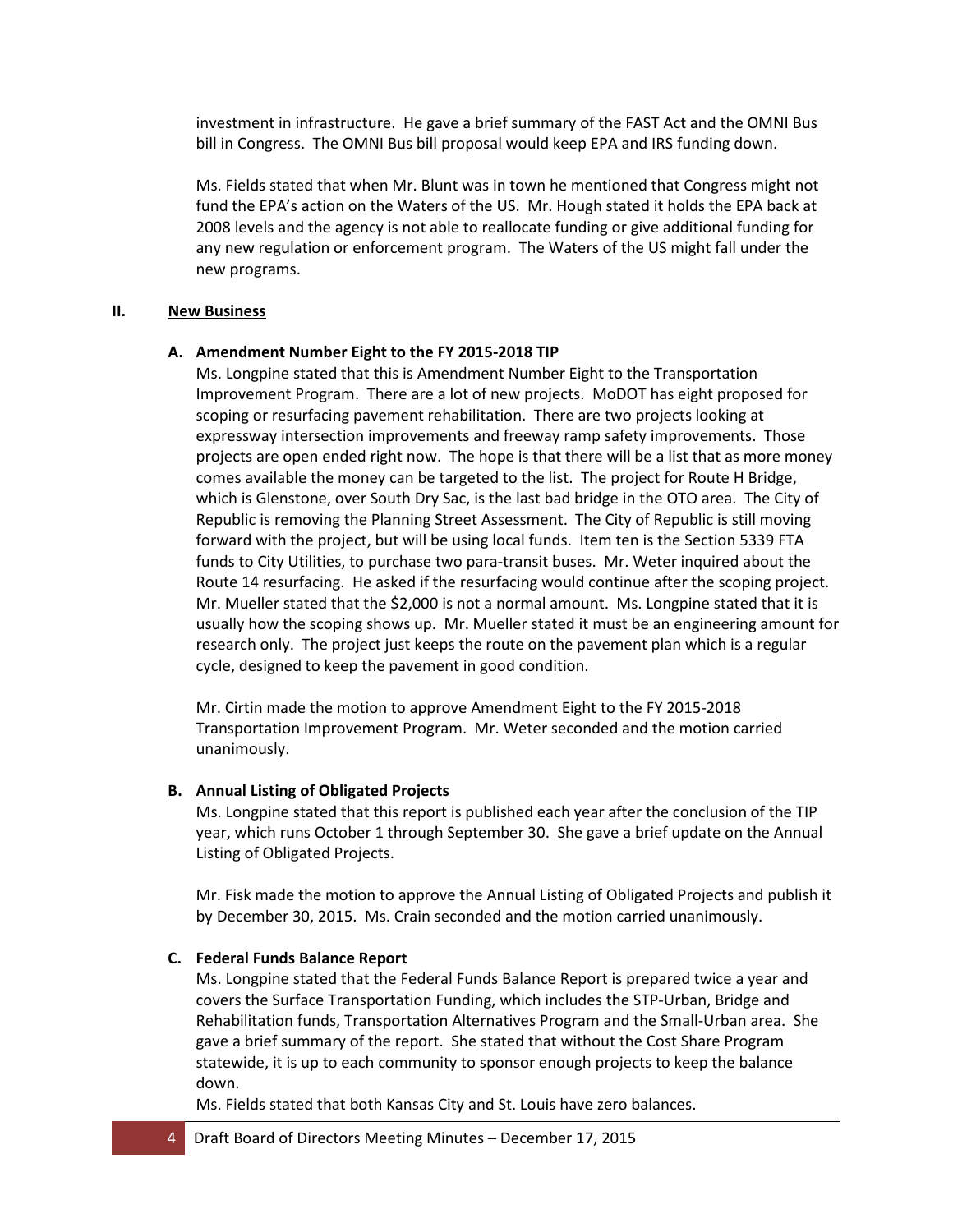### **D. STP-Urban Advance Policy Amendment**

Ms. Fields stated that the Board had approved a policy allowing jurisdictions receiving less than \$1 million in STP-Urban, to spend up to three years in advance. This is a proposed amendment to the policy. The amendment would allow any jurisdiction receiving less than \$2 million to be allowed to spend three years in advance. Any jurisdiction recieving over \$2 million would be allowed to spend one year in advance. That would allow the City of Springfield to have one year overage and everyone else would be able to spend three years.

The reason for the change to the policy is that MoDOT will allow the OTO to go a full year negative, so that allows it to be opened up to additional jurisdictions.

Mr. Bingle made the motion to approve the STP-Urban Advance Policy Amendment. Mr. Fisk seconded and the motion was carried unanimously.

### **E. Federal Functional Classification Map Change Request**

Ms. Longpine stated that this request is related to the annual call for projects. The Federal Functional Classification map is how it is determined which roads to spend federal funds on. This is different from the Major Thoroughfare Plan which provides guidance on roadways. She outlined the four requested projects, two for the City of Republic and the other two for the City of Springfield.

Mr. Bingle made a motion to approve the proposed Federal Functional Class Changes. Mr. Weiler seconded and the motion carried unanimously.

Mr. Bingle asked for a reminder if it the federal classification was anything collector or above. Ms. Fields stated it was collector or above.

## **F. Independent Single Audit Report for FY 2014-2015**

Mr. McClure announced that it was Mr. Krischke's last meeting. Mr. Krischke introduced the OTO auditor, Cinda Rodgers. He let the board know that staff, the auditor, and he had met to discuss the Independent Single Audit. It was a clean opinion with no findings. He complimented staff on the internal controls. He briefly summarized the audit.

Ms. Rodgers gave the Board an update on the audit. She stated that the objective of the audit is to opine if the financial statements are fairly stated in all material aspects in accordance to the Modified Cash Basis of Accounting. It is not a fraud audit, and it is not an internal control audit. It addresses those two questions in the course of the audit, but it is not the focus of the audit. An A-133 Audit was also completed, which is required when more than \$500,000 of federal funds are spent. The main focus of the A-133 audit is looking at compliance with the federal program and the internal controls over compliance. The procedures are looked at in place to make sure they are complaint with the federal grant.

Mr. Krischke made the motion to accept the FY 20154-2015 Independent Single Audit Report. Mr. O'Neal seconded and the motion carried unanimously.

Mr. Krischke gave a brief summary of his leaving and said goodbye. He introduced Jared Keeling as the Interim City Administrator for the City of Republic.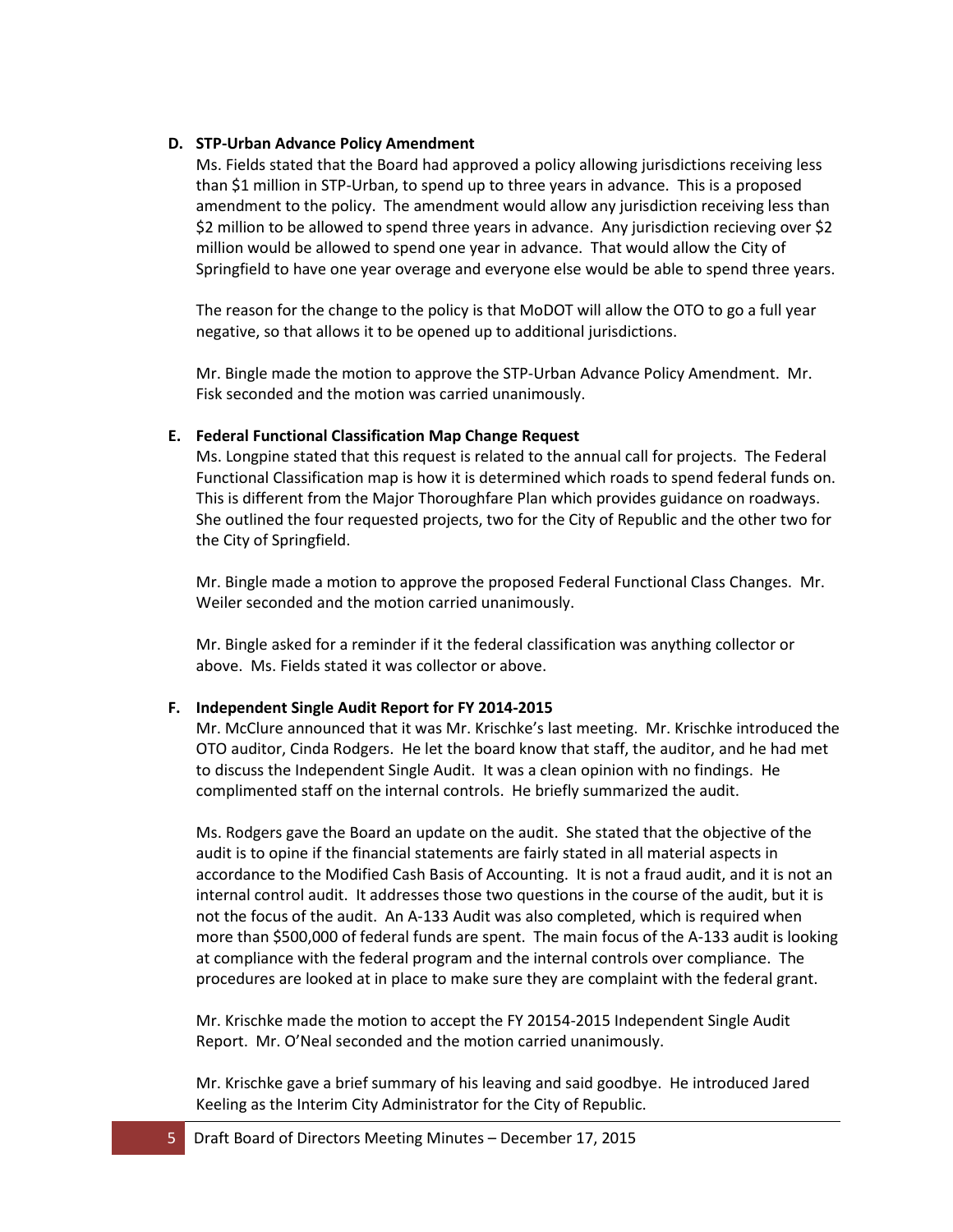## **G. Financial Statements for 1st Quarter 2015-2016 Budget Year**

Mr. Krischke stated that the  $1<sup>st</sup>$  Quarter report was in line with the budget. The expenses are at eighteen percent of the yearly budget. The revenues are a little higher in the  $1<sup>st</sup>$ Quarter. Those are trending higher now. The revenues exceeded revenues by \$62,720. The Online TIP Tool Maintenance and Travel Model Scenario projects were completed in the 1<sup>st</sup> Quarter. He pointed out the Unified Planning Work Program Progress report in the back of the section. That projects were about twenty to twenty-five percent completed.

Mr. Krischke made the motion to accept the  $1<sup>st</sup>$  Quarter financial Report. Mr. Weter seconded and the motion was carried unanimously.

## **H. Nominating Committee Report**

Mr. Weiler gave a report of the Nominating Committee, which was made up of himself, Harold Bengsch, and Ray Weter. He stated that there was a proposed list of officers for 2016 and the Citizen-At-Large nomination. All individuals have been contacted and are willing to serve.

Mr. Weiler made the motion to approve the Officers, Executive Committee Members, and Citizen-At-Large for the 2016 OTO Board of Directors. Mr. Fisk seconded and the motion carried unanimously.

# **I. Recognition of Departing Members and Welcome to new Chairman and Vice-Chairman** Mr. McClure congratulated the Mr. Cirtin, the new Chair and Mr. Weter the new Vice-Chair. He announced that Jerry Compton would be rejoining the Board of Directors as Treasurer.

Mr. Fisk gave a small farewell speech to the Board of Directors. Ms. Fields gave a plaque thanking Howard Fisk for his many years on the Board of Directors, Executive Committee as Secretary, and as Chair of the Local Coordinating Board for Transit. Ms. Fields also gave Mr. Krischke a plaque for his service on the OTO Executive Committee as Treasurer.

# **J. OTO Board of Directors 2016 Meeting Schedule**

Mr. McClure pointed out the 2016 meeting schedule and the change of location to 2208 W. Chesterfield Blvd. Suite 101.

## **III. Other Business**

# **A. Board of Directors Member Announcements**

Ms. Fields announced the Missouri Salute to the Legislature on Wednesday, January 27 and the Missouri Transportation Conference on January 28. She notified the Board of her upcoming vacation the week of January 18.

- **B. Transportation Issues For Board of Directors Member Review** None.
- **C. Articles for Board of Directors Member Information** No comments.